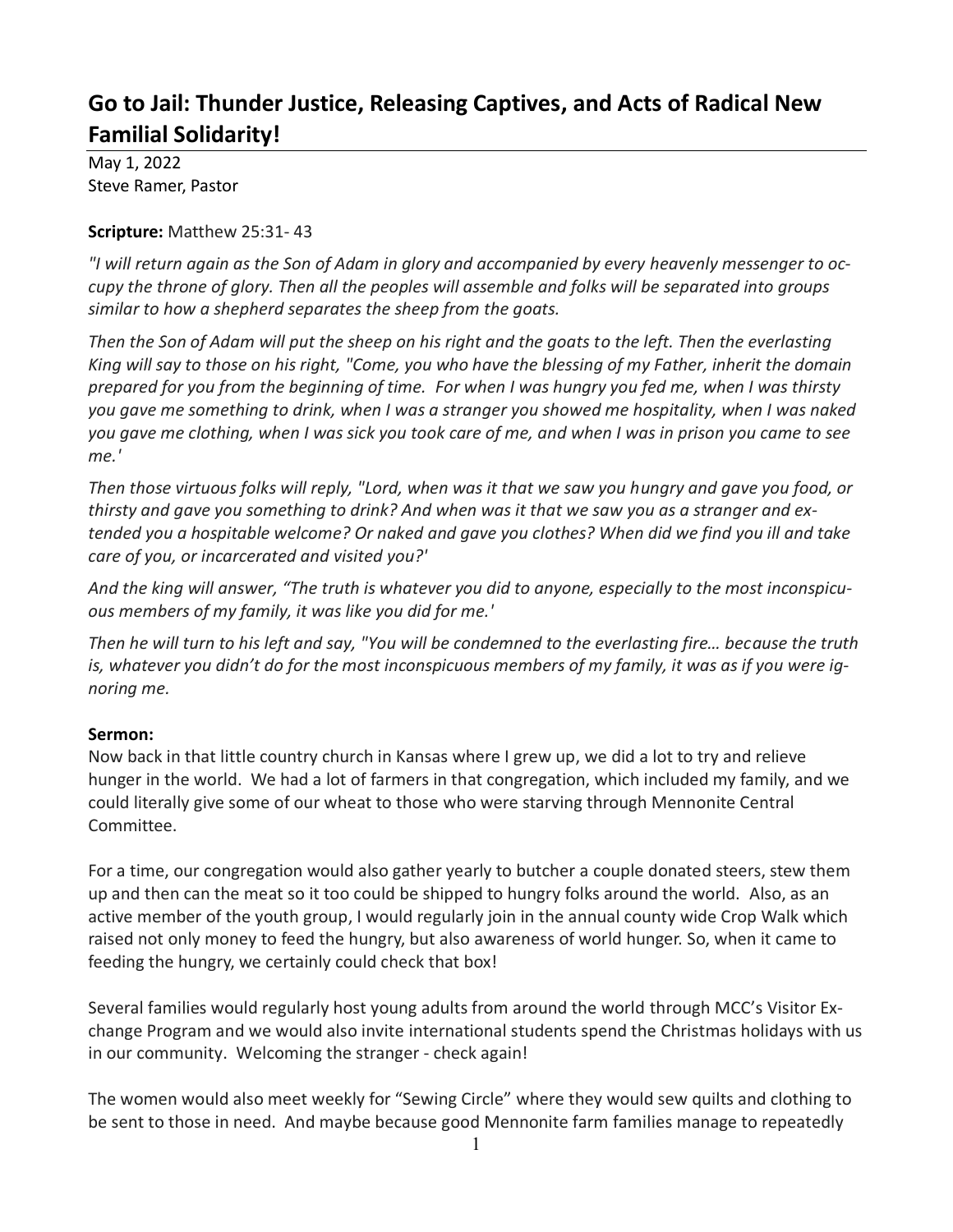patch and then wear out their clothes, we would often purchase brand new clothes to send to those in need. So, clothing the naked, check again.

Now, one of the benefits, and perhaps a curse as well, of living in a small rural community is that everyone knows each other's business. So, when a particular family was going through a health crisis, not only did folks show up to visit, but they would come bearing a casserole and a homemade pie. Folks would also show up to take turns milking cows, gathering the eggs, and making sure that all the livestock got fed and watered. Visiting and caring for the sick — yes, we had that covered too!

But I can't recall anyone actually going directly to jail to visit prisoners. We would invite members of a "prison ministry" team to come and share once or twice a year during one of our Sunday evening services. And I know that our family, as well as many others in the congregation, financially supported those folks' efforts as they lead bible studies and saved the souls of those wayward criminals. Though perhaps not as robust as the other efforts, I guess you could say we sort of checked that one off the list, thus avoiding goat status?

Now of course I am being a bit sarcastic. I don't really think that any of those folks believed their efforts were being done to get them heavenly glory. I'm also not promoting that being faithful to Jesus is merely a matter of crossing things off some long "to do list." "Prayed today, check! Read my bible today, check! Didn't curse my parents, also check! Didn't wear clothes that combined wool, cotton or polyester? "Gave to everyone who ask me for something? Ah… let me get back to you on those last two." Actually, it would appear, that Jesus was doubling down. Not only should we be doing these things, but the truly virtuous fail to keep track of these good deeds and are seemingly oblivious what they are doing!

But before I go much further this morning, I must also admit (though I probably shouldn't, since it may put at risk your share of eternal glory), I am quite proud that our little urban church. From our very beginning, we have opened our doors to feed the hungry, provided clothes and blankets - and yes, literally covered some naked bodies on several occasions. We have opened our doors to folks too ill to be on the street or in the "shelter." And we have most definitely shown hospitality to folks who have become estranged from our larger society due to poverty, mental illness, and drug addiction.

Now we embark on a new part of our journey together - "Thunder Justice." Note that it is not, "Thunder for Justice" but it is a unique type of justice work that loudly pierces the storms in the lives of real folks; storms that have been created by our so-called criminal justice system!

But let us also be clear that this journey is not merely some enlightened "project" developed over years of in-depth scholarly studies to be a liberal attempt at ending unjust incarceration. Much of what it proposes enables us to continue what we have been doing for a couple of years now.

For years, some of us have been posting bail on our own dime and voluntarily visiting folks in prison, or getting folks to court and attending trials to support our homeless friends. So, we definitely haven't done this for the money, or to save souls, or even to make sure that we inherit some heavenly reward. We started doing these things because those folks who were getting arrested, put into jail,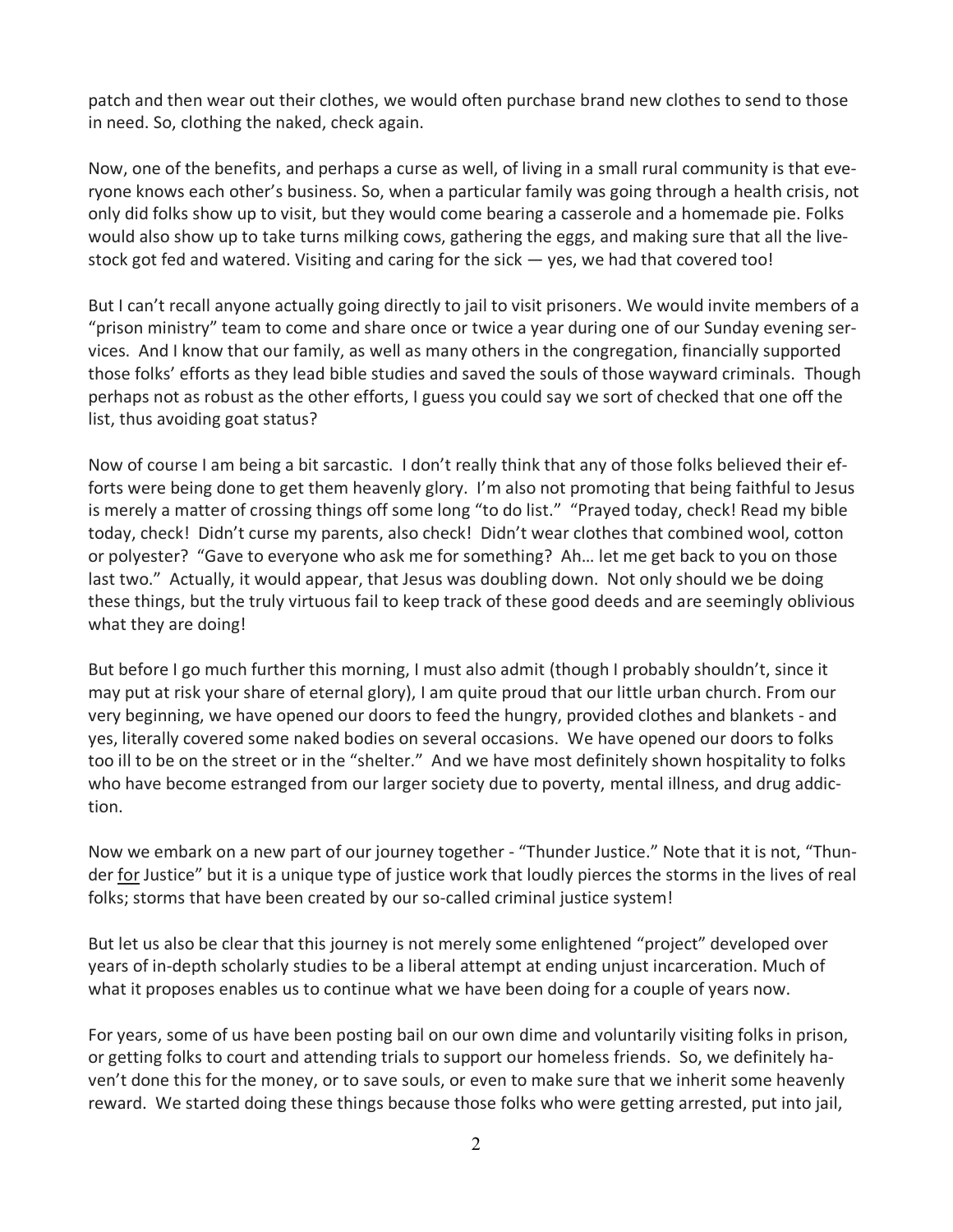and going to court, were folks who had become a part of our little church community. No studies, no lengthy meetings, just doing what seemed like the right thing to do for a friend.

And these efforts have gotten us all twisted up in one of the worst injustices in our nation. Simply put, incarceration in the US is fueled by poverty, and our nation, in spite of its wealth incarcerates more people than any other nation in the world!

This is an evil cocktail of insufficient access and resources to sufficiently address both physical and mental health care, the lack of quality and quantity of educational opportunities, the lack of jobs that provide a living wage. Not to mention, the lack of quality childcare and those age old curses of racism, sexism, agism, ablism and heterosexism.

But the inverse is also true - incarceration is a major cause of poverty. Even short term and wrongly convicted jail time can jeopardize one's housing, job and government subsidies. As soon as Social Security learns you're in jail, they suspend all benefits. But then, following release, it can take several months to get those benefits reinstated and a check in the mail.

For the formerly incarcerated, it is far more difficult to find work, housing and educational opportunities, and many times folks are released with a financial debt, for legal, housing and restitution—expenses they are required to pay. And don't get me started on the lack of "rehabilitation" inside that is supposed to help folks actually succeed when on the outside.

So, a simple mistake, a stupid choice, or the lack of quality legal assistance, or perhaps a false accusation can literally mess someone up for the rest of their life! A misdemeanor or lower level felony can result in a life sentence of poverty! How does this not constitute cruel and unusual punishment?

And here in Larimer County, one of the wealthiest in the nation, we actually violate that constitutional protection each and every day by incarcerating hundreds of folks who haven't even been tried. It is the law, a state law in fact, that if you cannot afford bail you must remain in jail until you finally get your day in court. Bail can be as low as \$100 in most cases. A few years ago, when several of us were advocating against the extraordinarily expensive expansion of the county jail, we learned that nearly two-thirds (over 400 inmates at that time) fell into that category of simply being too poor to pay their bond. This, my sisters and brothers, is not simply unusual, but it is cruel, excessive, and the very thing once considered abhorrent - a debtor's prison.

But just like our current situation, the major cause of incarceration in Jesus' day was also poverty, or specifically the inability to pay debts. Now the gospels do mention things like thievery, insurrection, and murder, but the legal infraction of debt is mentioned far more often.

In the rest of the New Testament, treason or the public proclamations of Jesus as Divine ruler became the leading cause of incarceration for those earliest of Jesus followers! Not only was Jesus arrested, but so too were most of that early leadership of Christianity, including, but not limited to, Paul and Peter. John, we recall was exiled to Patmos and pretty much the rest of that merry band of disciples ended up arrested and incarcerated. This would have also been the case during the first three centuries of the common era when the followers of Jesus would have either been in prison themselves or